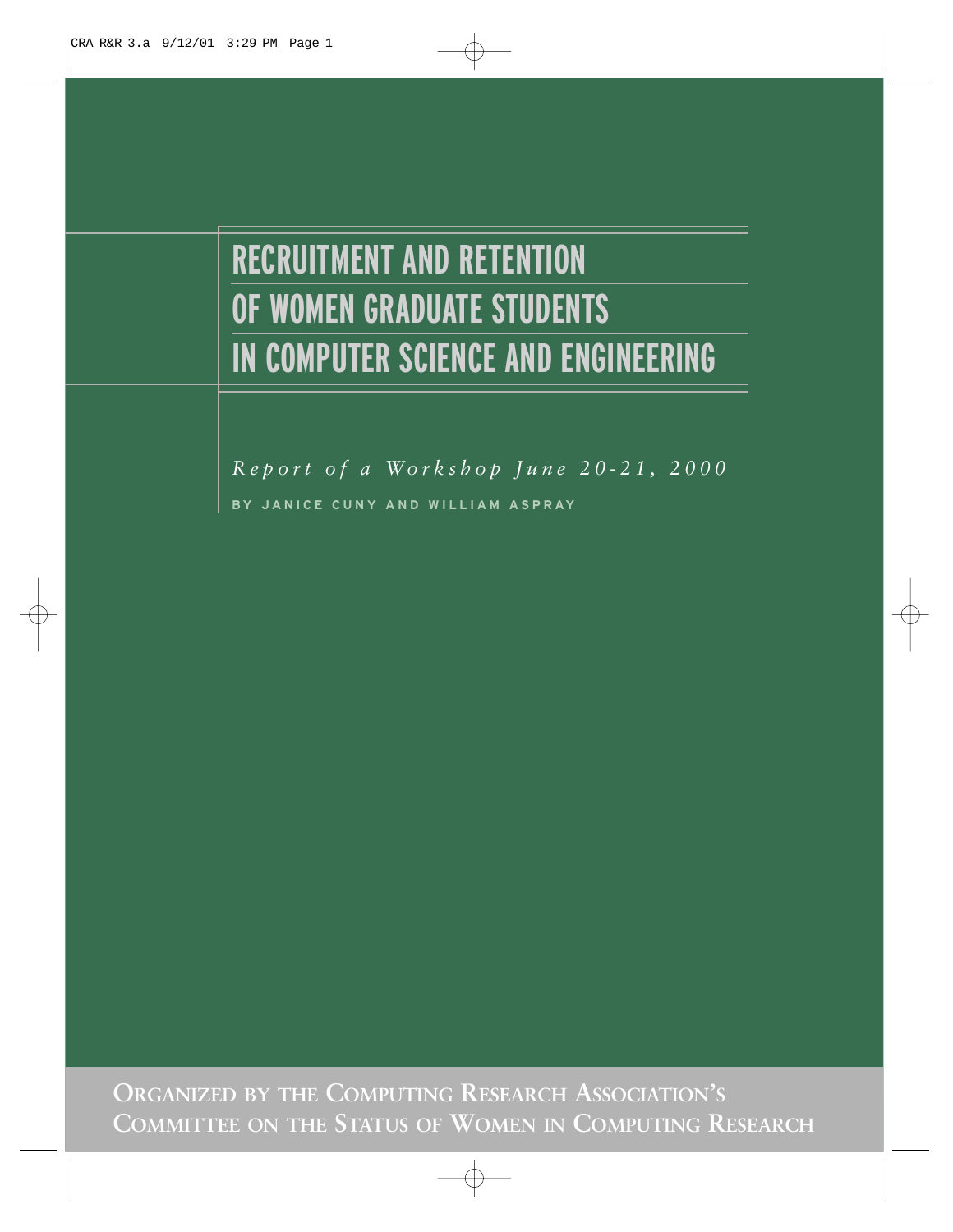# **A UTHORS:**

**ORG ANIZED B Y :**

#### **W ORK SHOP PA R TICIPANT S :**

*Andrew Bernat, University of Texas at El Paso Allan Fisher, Carnegie-Mellon University Susan Merritt, Pace University*

*Foundation Grant No. EIA-9812240 awarded to the Computing Research*

**C OMPUTING RE SEARCH A S S OCIATION** Washington, DC 20036-4632 E-mail: info@cra.org Tel: 202-234-2111 Fax: 202-667-1066; URL: http://www.cra.org

Copyright 2001 by the Computing Research Association. Permission is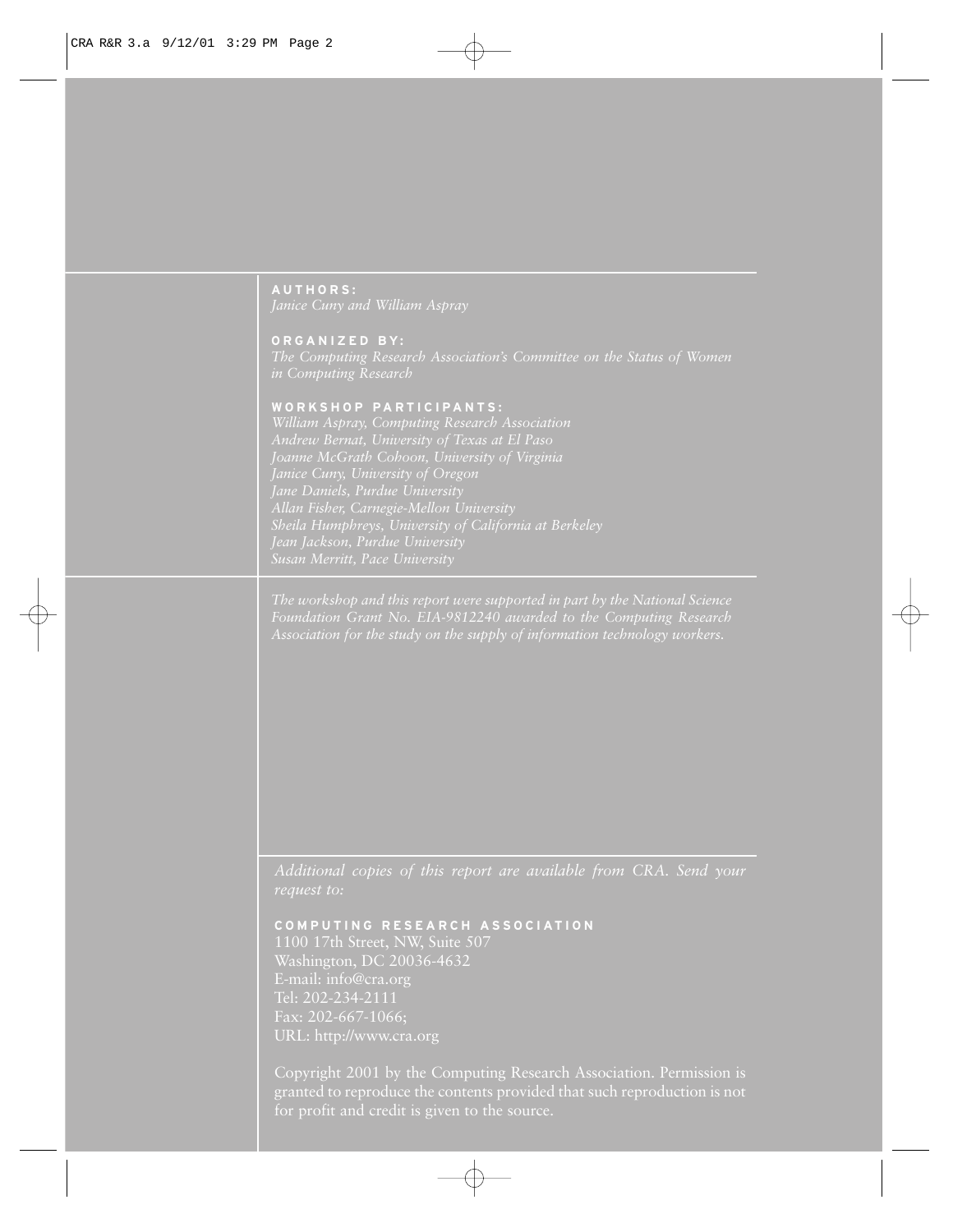# **TABLE OF CONTENTS**

|  | 2. RECRUITING WOMEN TO GRADUATE CSE PROGRAMS<br>A. Increasing the Number of Women Enrolling in a Given<br>B. Increasing the Number of Women in CSE Graduate Programs |
|--|----------------------------------------------------------------------------------------------------------------------------------------------------------------------|
|  | 3. RETAINING WOMEN THROUGH GRADUATION 11<br>A. Improving Student-Student and Student-Faculty Relations 11                                                            |
|  |                                                                                                                                                                      |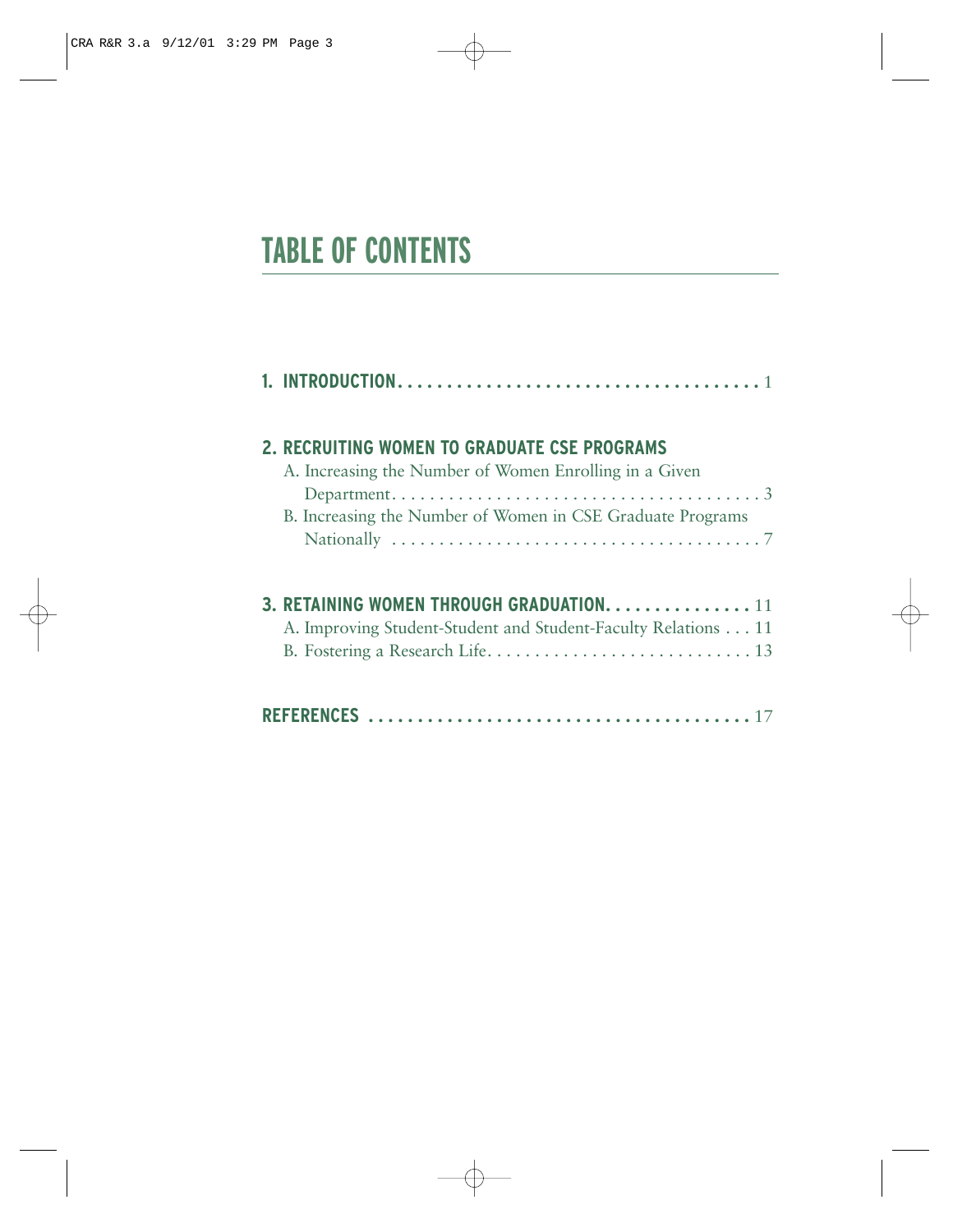# **1. INTRODUCTION**

*If we want a different outcome, we're going to have to do things differently. We're making too little progress doing more of the same thing.*

— John White, Dean of Engineering, Georgia Institute of Technology [42]

This document is the report of a workshop that convened a group of experts to discuss the recruitment and retention of women in Computer Science and Engineering (CSE) Graduate Programs.1 Participants included long-time members of the CSE academic and research communities, social scientists engaged in relevant research, and directors of successful retention efforts.<sup>2</sup> The report is a compendium of the experience and expertise of workshop participants, rather than the result of a full-scale, scholarly study into the range of issues. Its goal is to provide departments with practical advice on recruitment and retention in the form of a set of specific recommendations.

Women are significantly underrepresented in CSE academic departments [5][40]. As computing technology becomes increasingly pervasive, this underrepresentation translates into a loss of opportunity for individuals, a loss of talent to the workforce, and a loss of creativity in shaping the future of society. While there are many causes of this underrepresentation—some rooted in early socialization and primary educational experiences—academic departments at the university level nevertheless can have an effect [6][7]. In particular, an improvement at the graduate level in recruitment and retention (and thus in graduation rates) would enable more women to move into visible and influential positions in the CSE community. The increasing presence of these women would provide positive role models and mentors.

<sup>&</sup>lt;sup>1</sup> The workshop and this report were supported in part by the National Science Foundation Award EIA-9812240.<br><sup>2</sup> See inside cover for a roster of workshop participants.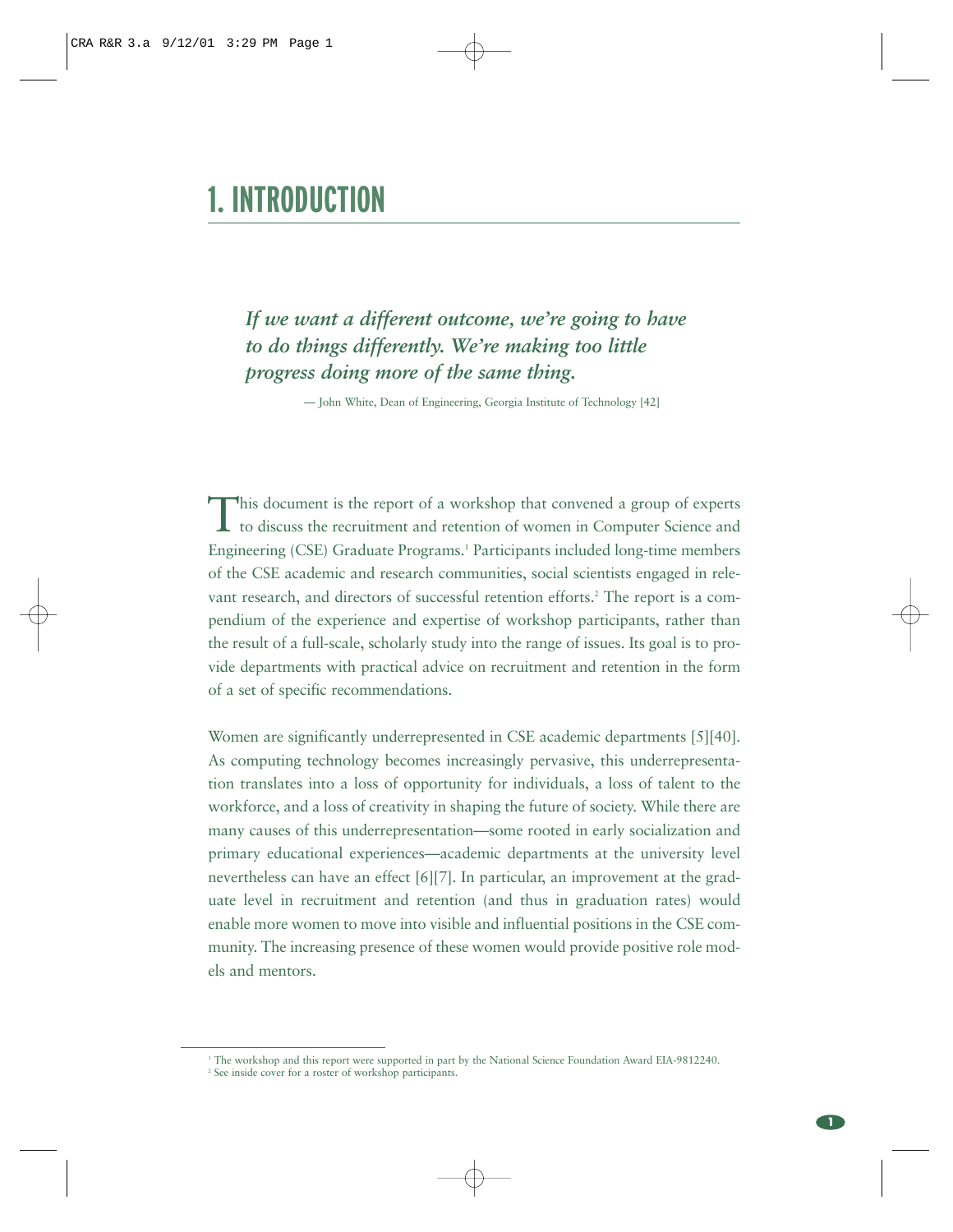In order to treat all students fairly, educators must pay attention to gender-based traits. Although in characterizing behaviors one must be careful to acknowledge the existence of individual differences and to avoid stereotyping, there is a large body of information on gender traits. There is strong evidence, for example, that women, even though they perform at the same levels, have less confidence in their abilities and individual accomplishments than men [2][17][36][39][43]. Women are often less aggressive than male students in promoting themselves, attempting new or challenging activities, and pursuing awards or fellowships. There is evidence that females come to computing as only one interest among many, and are thus less single-minded than their male counterparts [27]. Often women report feeling "out of place" in the male-dominated, hacker culture [3][22][28]. In light of such differences, some of our recommendations are gender-specific. Most, however, are not. The adoption of our recommendations would improve the educational environment for *all* students.

The recommendations are given in two sections, the first on recruitment and the second on retention. Without undertaking a complete bibliographic review, the report cites some useful studies that speak to the relevant issues. Implementation mechanisms are sketched out rather than elaborated; any department wanting further information is welcome to contact the authors.<sup>3</sup>

Many people generously contributed comments that led to improvements on preliminary drafts of this document. The authors would like to thank participants at the workshop, the Computing Research Association's Board of Directors, and members of CRA-W, with particular thanks to Joanne McGrath Cohoon, Anne Condon, Sheila Humphreys, Leah Jamieson, Susan Merritt, Ann Redelfs, and Mary Lou Soffa.

<sup>&</sup>lt;sup>3</sup> Janice Cuny (cuny@cs.uoregon.edu) and William Aspray (aspray@cra.org).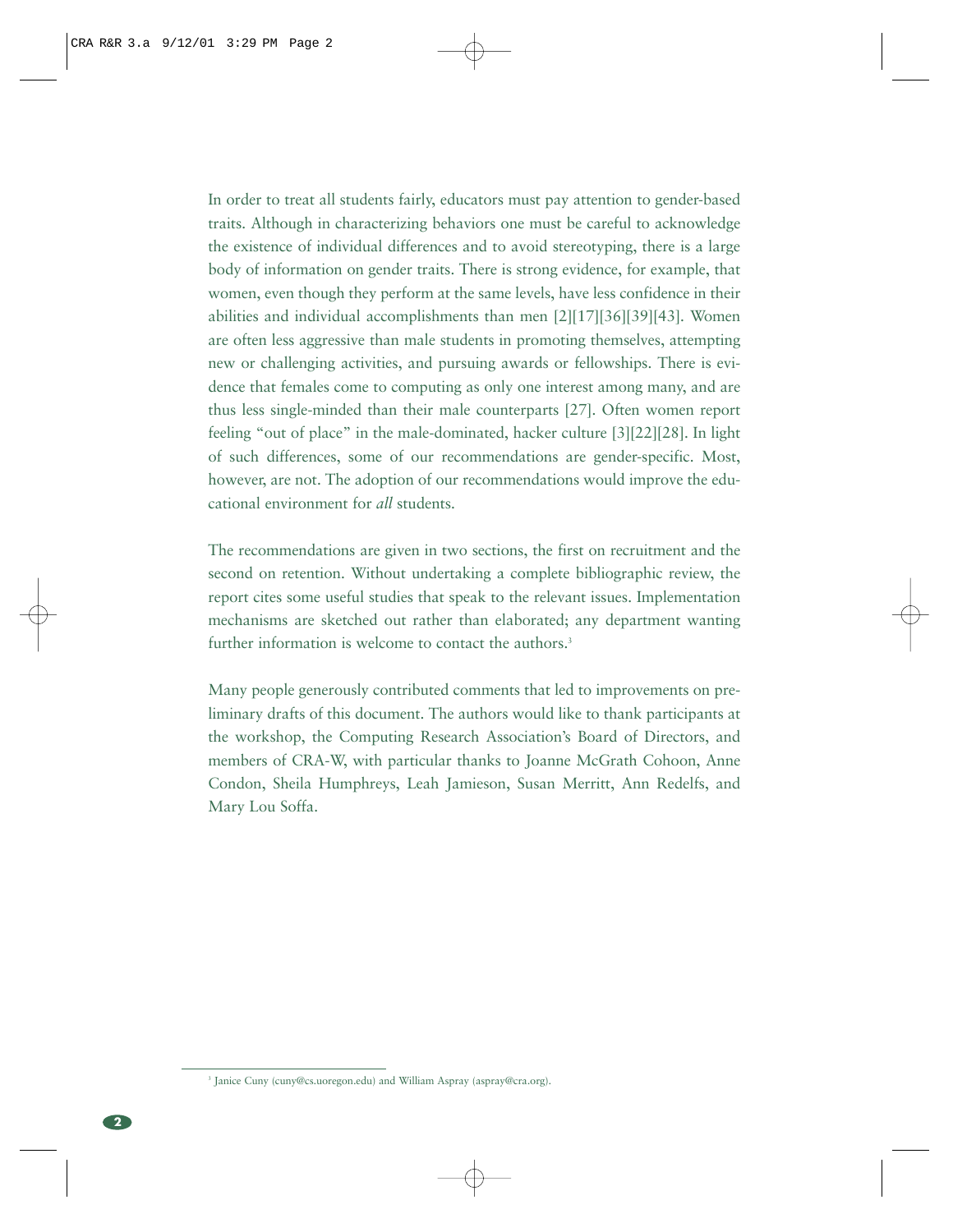# **2. RECRUITING WOMEN TO GRADUATE CSE PROGRAMS**

Many departments are interested in improving their ability to compete for the limited number of women applying to graduate school. It would be short-sighted, however, to focus on what would merely amount to a redistribution of women among departments. What is needed is an effort by all departments to increase the total number of women in computing-related graduate programs nationally. Our recruitment recommendations are thus divided into two parts: recruiting women to individual departments and increasing the number of women nationally.

## **A. INCREASING THE NUMBER OF WOMEN ENROLLING IN A GIVEN DEPARTMENT**

*Recommendation 1: Broaden the recruitment pool beyond students with undergraduate CSE majors.* 

Men are more likely than women to become interested in computing at an early age—often describing "epiphany moments" that occurred even before the age of 10—and they are more likely to be interested in computing for its own sake [26][27], whereas women tend to become interested in CS as an "acquired taste" that emerges over time [17]. Frequently, women are interested in computing for its potential applications to societal concerns [33][41] or other areas of interest such as education, medicine, art, and music [26][27]. As a result, they may come to computing at a later stage in their education, perhaps after having majored in some other discipline. Thus their CS backgrounds may not be as strong as most undergraduate CSE majors, leaving them out of the principal recruitment pool for many departments.

Students without traditional backgrounds can succeed—and indeed flourish—in CSE graduate programs. Departments should go beyond the traditional applicant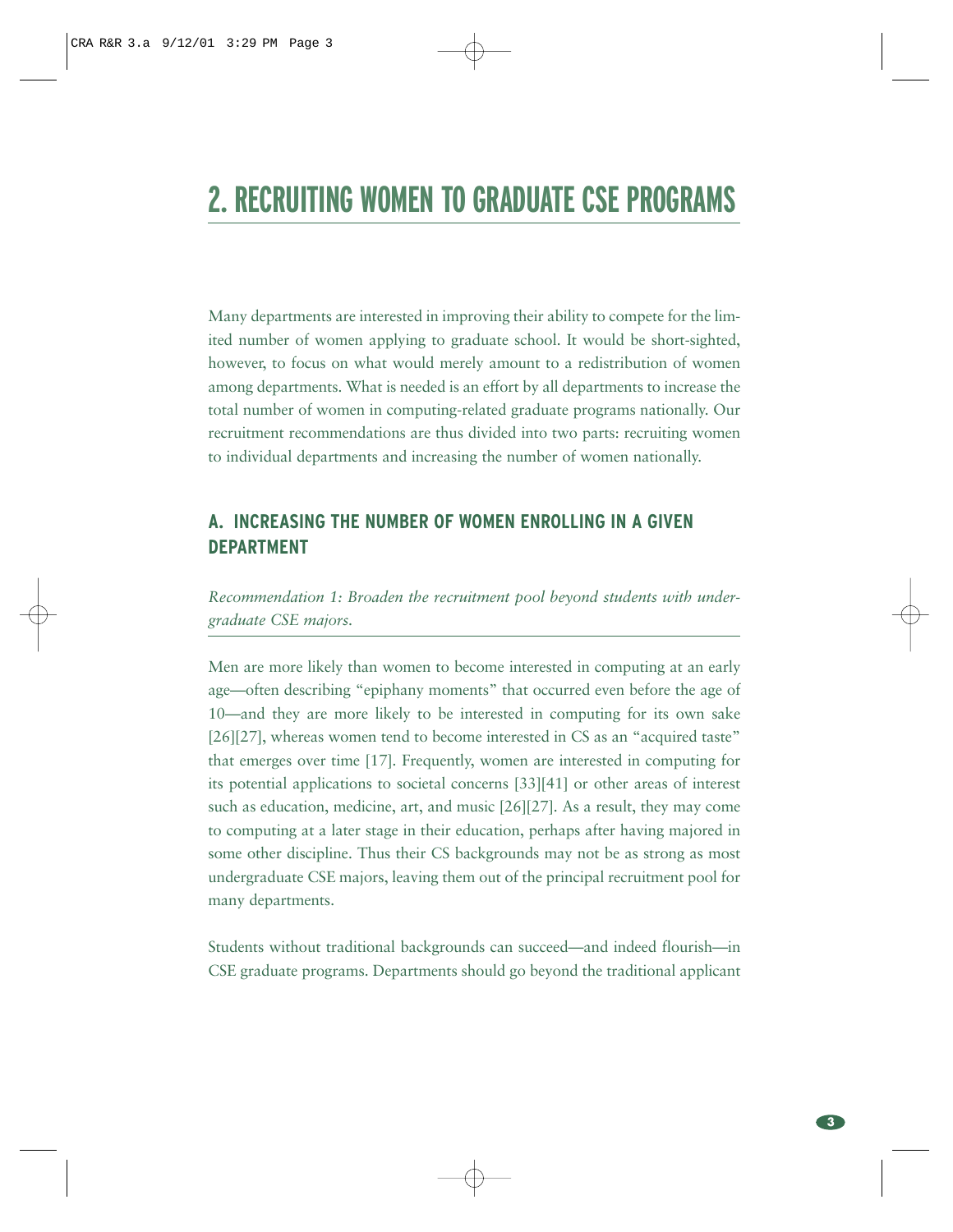pool to recruit and admit strong students without undergraduate degrees in CSE. The potential of such students can be judged on academic records, difficulty of electives, successful research experiences, leadership roles, involvement in computing-like activities in their work or volunteer efforts, and internship experiences. Women who have taken a number of courses in computer science, mathematics, or other engineering disciplines are generally better prepared to make the transition, but women with other undergraduate backgrounds should not be summarily discounted. Bridging experiences may be needed to prepare these students for graduate courses (see Recommendation 4).

### *Recommendation 2: Broaden the criteria used in admissions and be flexible in their application.*

"Broaden the criteria" here does not mean "lower the standards." Traditional criteria used for graduate school admissions are not always the best predictors of success. GRE scores, for example, may function much like SAT scores, which are only "mildly" predictive: above a low threshold, higher scores do not translate into significantly higher probabilities of academic success [4]. The GRE Computer Science Exam scores, in particular, may measure the breadth of a candidate's undergraduate program more reliably than her potential for success in graduate school.

Do not focus solely on technical skills. Include such factors as intellectual accomplishment in other disciplines, leadership, motivation, communication skills, breadth of ability and experience, and social commitment. These factors contribute to innovation and a broader application of technology, and they are valued by employers [1][15]. Assess the skills of your department's most successful students. How do they compare to the attributes identified by your admissions criteria? Modify application materials and internal review processes to reflect any changes.

#### *Recommendation 3. Encourage reentry students.*

Because women are more likely to be late adopters of computing and because they are more likely to interrupt their education for family reasons, women are dis-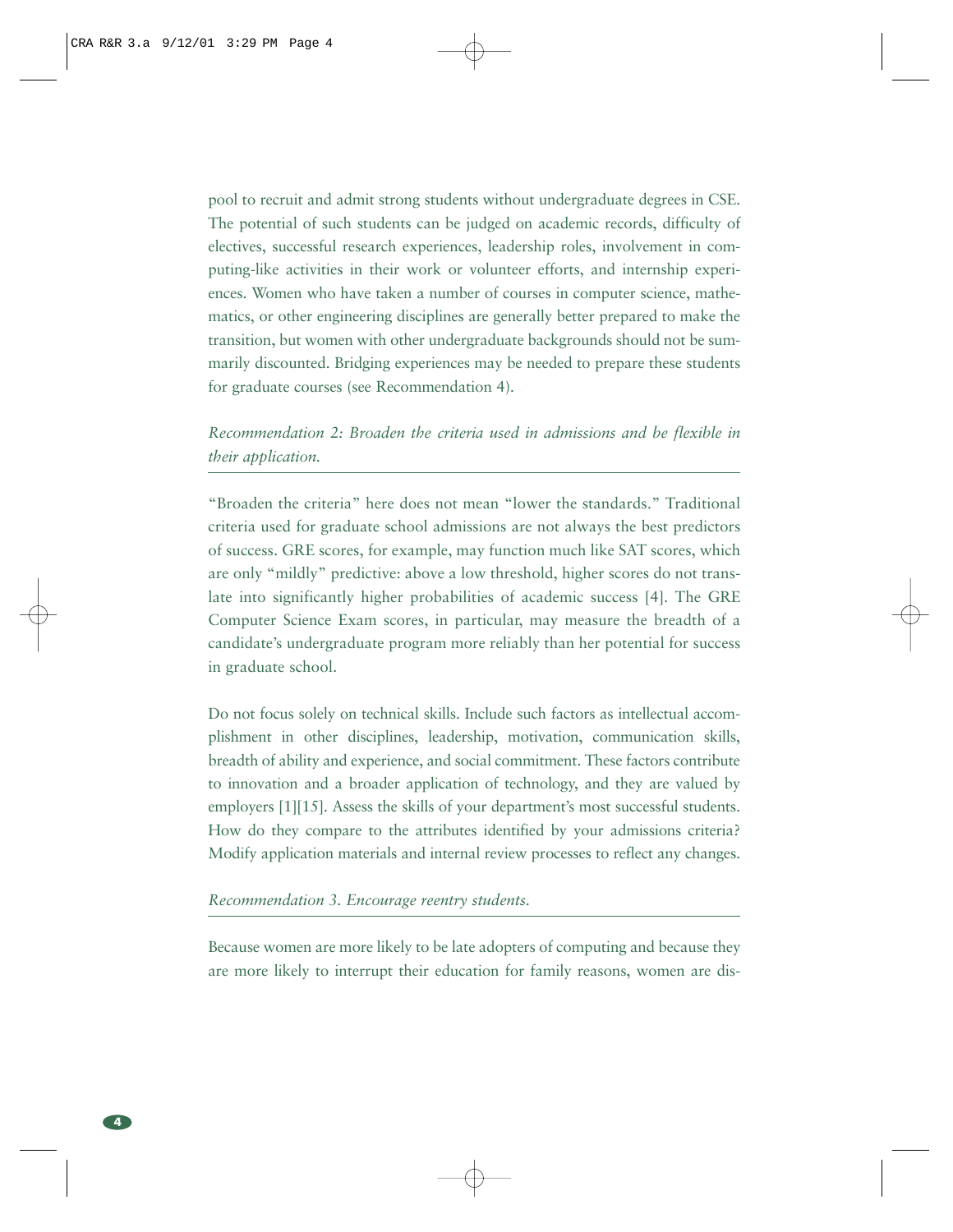proportionately represented among reentry students. Reentry students can be very successful. They often have a greater level of maturity, focus, independence, and commitment than traditional students. They are more likely to bring a range of experiences to their work.

Develop admissions criteria that take work experience into consideration. Give special weight in these applications to self-statements of motivation and intention, demonstrated capability based on work or volunteer experience, and sense of maturity. Accept recommendations from nonacademics who might be qualified to evaluate the applicant's potential for research. Advertise your willingness to work with reentry students.

#### *Recommendation 4: Provide bridging opportunities to entering graduate students.*

Students entering graduate CSE programs who do not have, or do not perceive that they have, strong undergraduate degrees in computing will be at a disadvantage unless they have positive and supportive ways to confirm their ability and fill in any background needed to succeed in their graduate courses.

A bridging program would provide assessment or self-assessment exams for all entering students, along with suggested mechanisms for filling gaps in their educational background. Possible remedies might include attendance at upper-level undergraduate courses for credit or non-credit, introductory summer courses for new graduate students, sanctioned reading lists, and mentors assigned from senior graduate students or faculty. The program should enable students to be part of the graduate community from the beginning and rapidly transition into regular graduate coursework. Departments should advertise the availability of bridging services to prospective students.

## *Recommendation 5: Explicitly include diversity considerations in your admissions process.*

Admissions procedures are often informal, ad hoc, and lacking in continuity. There is a natural tendency, often subconscious, for faculty to want to recruit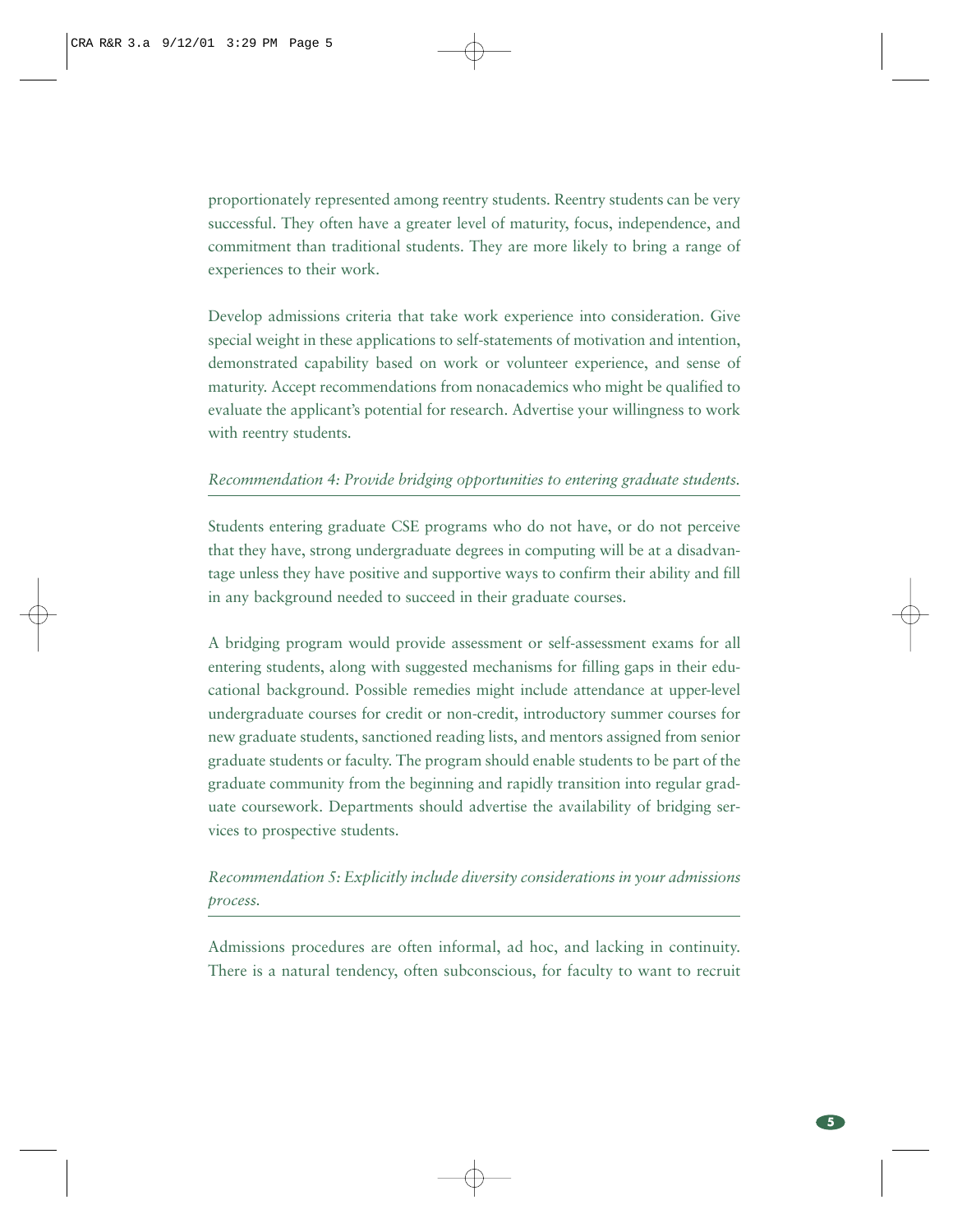students much like themselves, putting a premium on white males with strong technical backgrounds.

Codify the admissions procedures and criteria of your department and incorporate diversity considerations. Ensure that your committee members are educated in diversity issues, understanding, for example, that highly qualified women may well have backgrounds that look quite different from those of their male counterparts. Make sure that your admissions committee recognizes that there are many different acceptable paths to graduate study in CSE and many different kinds of careers that can be launched from this education.

#### *Recommendation 6: Be proactive in making recruiting contacts.*

The number of applications from women is unlikely to increase unless your department takes positive action to recruit women. Advertise your department as a women-friendly place. Make it clear that you apply broad admissions standards, and that you welcome students with non-CSE degrees. Enhance the feeder network for your department by including women's colleges and strong, coeducational liberal arts colleges. Establish relations with these schools, either formally between departments or informally between faculty members. This will help you to identify potential applicants and—because both the undergraduate program and the faculty who write letters of recommendation become known through this process to better evaluate those applicants. In addition, faculty members at an undergraduate institution are more likely to encourage their students to matriculate in a graduate program that they know. Where possible, personalize contacts with prospective students. Have your faculty meet informally with undergraduate women when they give lectures at another institution. Be sure that potential recruits visiting your department have an opportunity to meet female graduate students and faculty.

### *Recommendation 7: Review all departmental publications for both text and images containing overt or subtle messages that might discourage women from applying.*

Materials should be inclusive, depicting both men and women in a variety of activities. They should portray women as the integral members of the department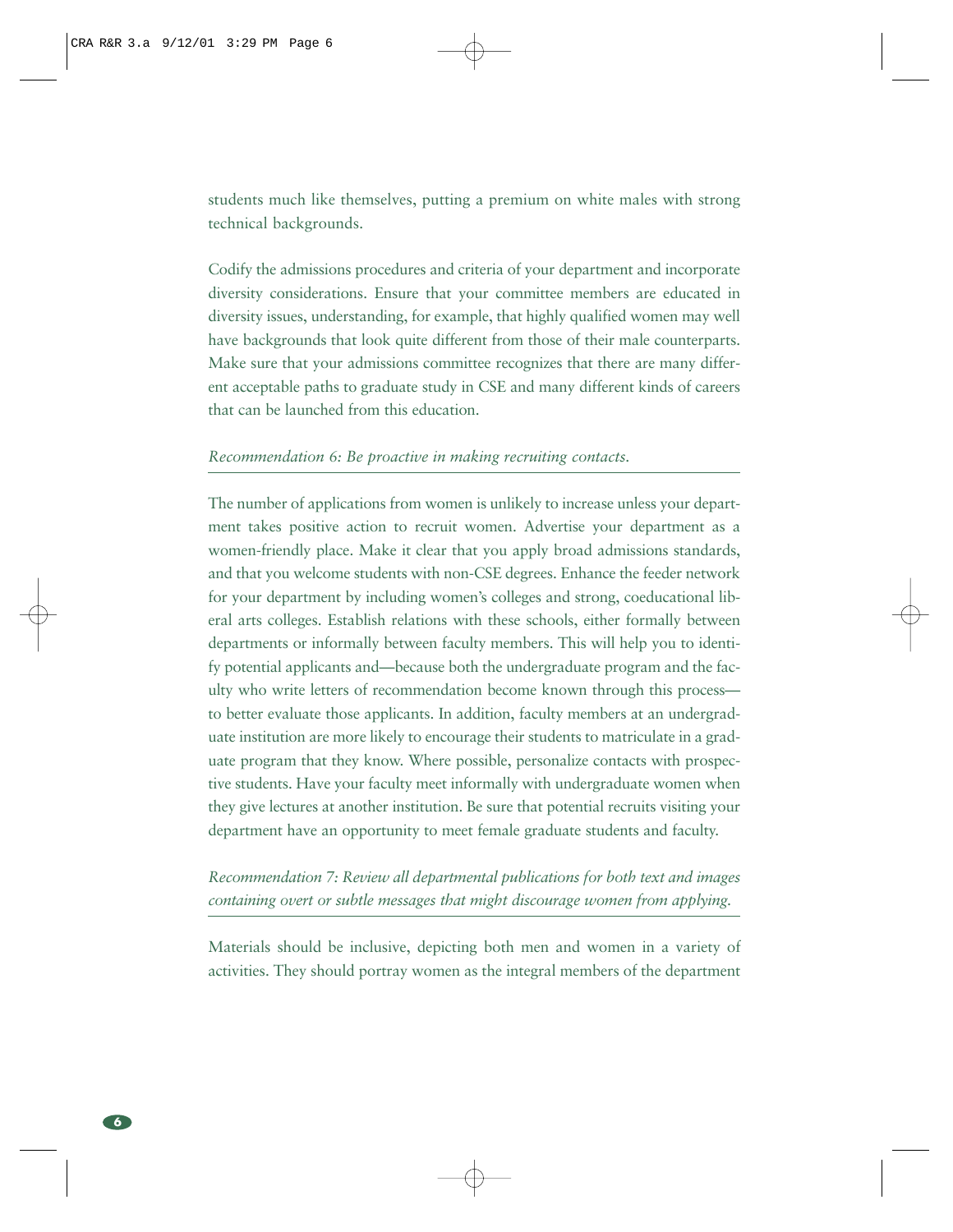that they are and avoid images and messages that reinforce negative stereotypes (see Recommendation 11). Materials should focus on the broad range of opportunities available to students.

## **B. INCREASING THE NUMBER OF WOMEN IN CSE GRADUATE PROGRAMS NATIONALLY**

*Recommendation 8: Inform your undergraduates about the opportunities and rewards of a research career, giving them timely information about appropriate preparation for such a career.* 

While all students benefit from such information, it can have a disproportionately large impact on women who, because they may be less sure of their abilities and may have seen fewer role models, are less likely to consider research as a career option.

Make sure that students see practical examples of the exciting, groundbreaking research that is going on in your department. Let them know that they can become a part of it. Hold an annual meeting that shows undergraduates the wide range of career opportunities open to researchers in CSE. Inform them of the benefits of an advanced degree. Let them know that an advanced degree provides higher initial and long-term salaries, for example, as well as greater independence in the workplace, more interesting assignments, job security, and greater opportunities for career advancement. Discuss the preparation needed for graduate school: how it might affect their course selection, how important it is for them to develop working relationships with faculty who might be able to write letters of recommendation, how to apply, and what financial aid is typically available. Let them know what it is like to be a graduate student. Let them know that graduate school is not just five more years of taking classes, but a time of unusual freedom to independently explore ideas. Involve current and recent graduate students in these informational programs.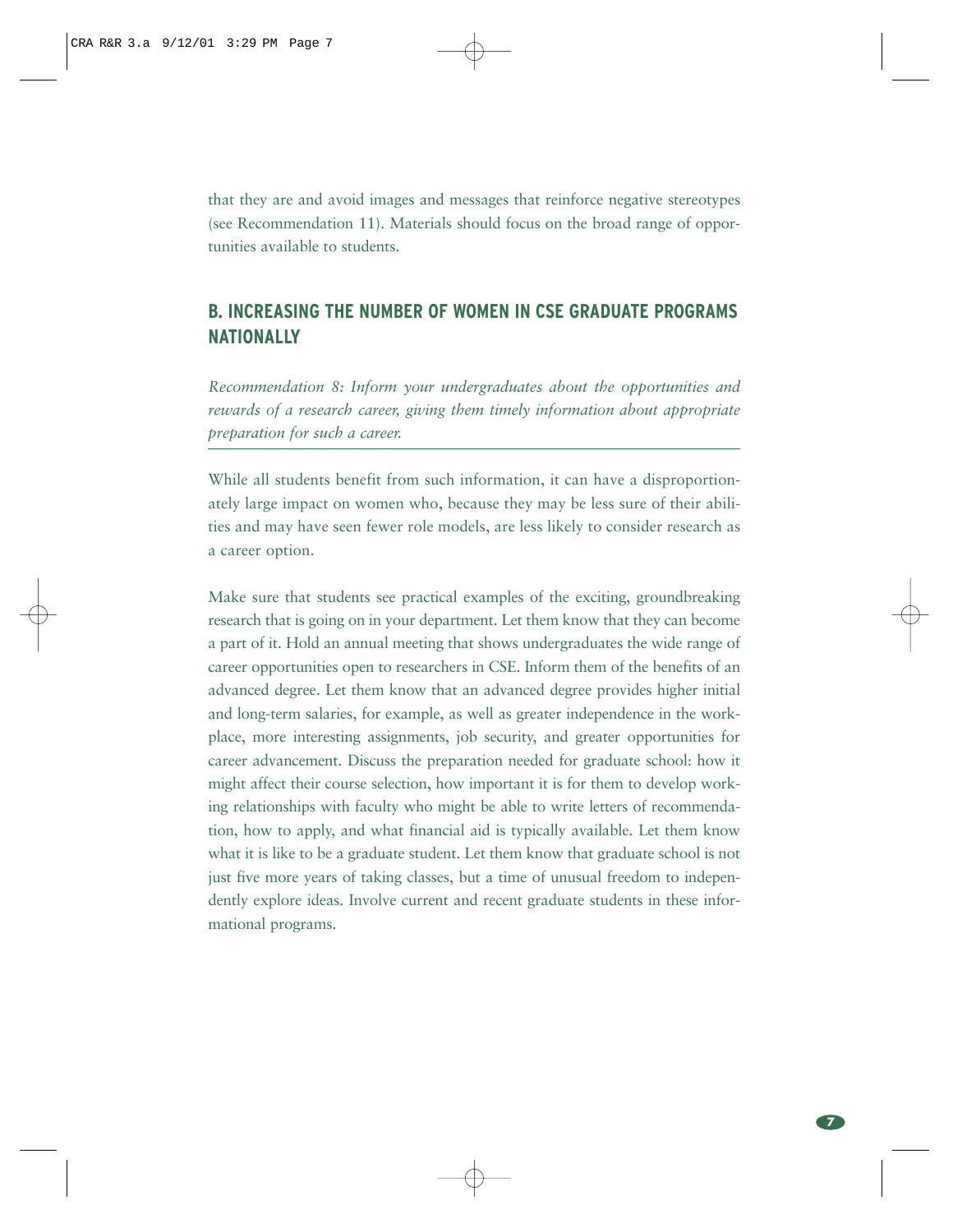*Recommendation 9: Provide undergraduate women with exposure to computing research.* 

Students who have had hands-on experience with computing research as undergraduates are more likely to apply to graduate school.

Incorporate research into the standard undergraduate curriculum in the form of research credits or theses, or by making it a requirement of an honors degree<sup>4</sup>. Set aside a modest budget from departmental discretionary funds to pay for research grants for undergraduates. Encourage your faculty to apply for supplements to their research grants that enable them to involve undergraduates in their research activities. In the United States, apply to NSF for a site Research Experiences for Undergraduates (REU) [30] supplement for your institution; in Canada, supervise a student as part of NSERC USRA [31]. Offer summer research experiences to your undergraduates, and make these opportunities available to undergraduate women from other colleges, especially schools where research opportunities are less available. Encourage your students to participate in summer research programs at other institutions. Advertise these opportunities rather than relying on person-to-person contacts.

Monitor the participation rates of men and women in research opportunities within your department to ensure that women are not underrepresented. Women may not be as likely as men to aggressively pursue research opportunities. They may feel more comfortable with programs specifically designed for women, such as the CRA-W Distributed Mentor Program [10], the CRA-W Collaborative Research Experiences for Women [11], or the Lucent summer internship programs [25]. Make sure that your students are aware of these programs. Give them copies of the CRA-W Graduate Student Information Guide [12].

### *Recommendation 10: Give individual encouragement to your women undergraduates.*

Women who major in the sciences often report that they have been influenced by the personal encouragement of high-school teachers [16][27], and thus they

<sup>4</sup> The EPICS program at Purdue University is a particularly good example of an undergraduate research program[23]. It brings together interdisciplinary teams of students to design products for the community and has attracted a large number of female participants.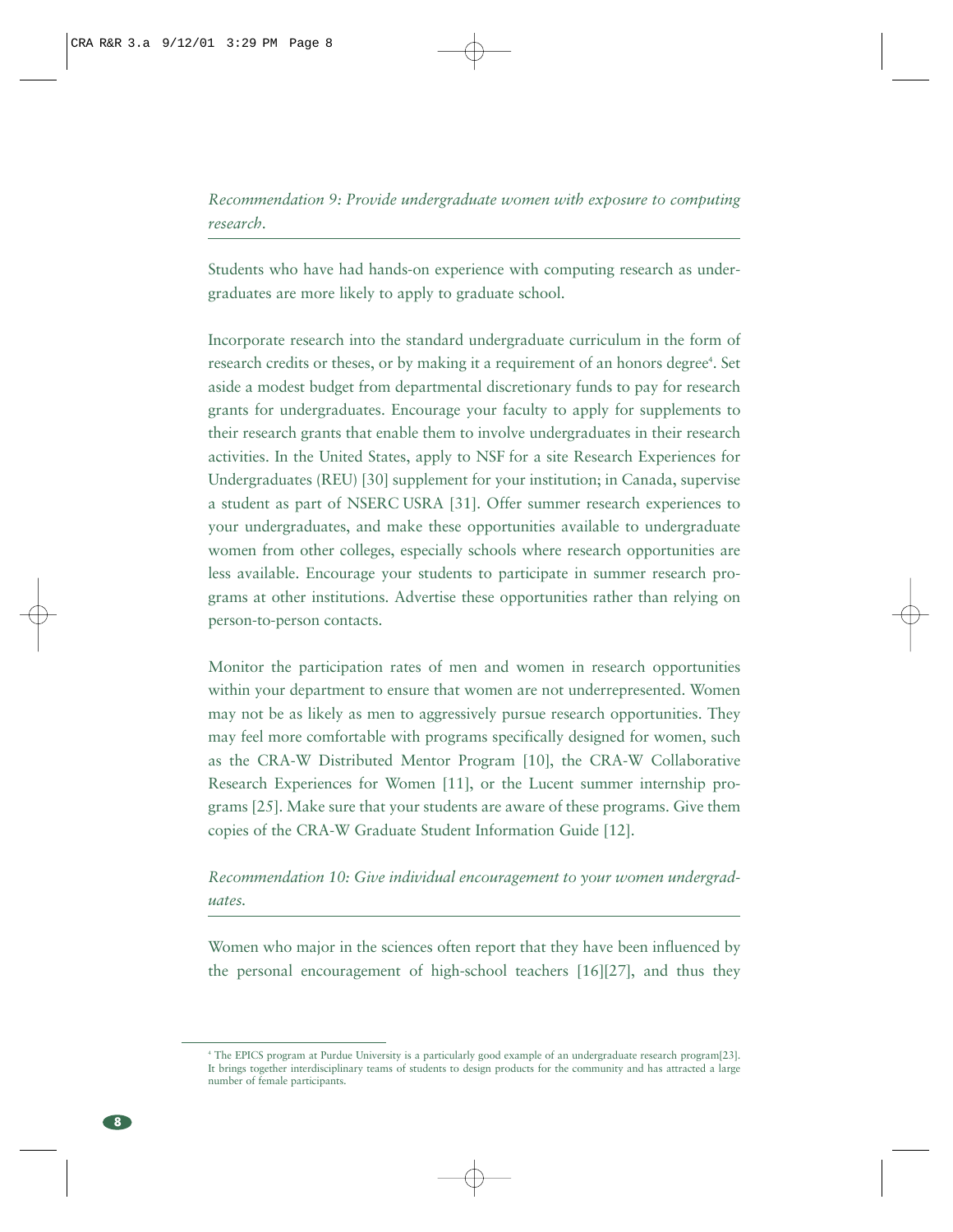expect more individual attention from faculty members. Women may be more sensitive than men to social feedback and more responsive to encouragement, personal recognition, and individual invitations from faculty [16][20][22][34][37].

Seek out your department's academically strong women. Give them advice about their education and careers. Encourage them to pursue opportunities for scholarships and awards, as well as research experiences.

### *Recommendation 11: Actively counter negative stereotypes and misperceptions of computer science and engineering.*

Ensure that department literature and departmental visitors include women whose lives and careers do not reinforce the standard clichés. Some of the common misperceptions include:

- All computer scientists are nerd hackers.
- All computer scientists work 24-7-365.
- You cannot be successful in graduate school unless you are highly competitive.
- Women are not good at computing.
- All successful CSE students have a single-minded focus on computing.
- Graduate school is very expensive.
- Graduate education is not worth the salary loss.
- There is no time for a life outside of graduate school.
- The academic culture is incompatible with many ethnic and personal values.
- Working with people and working with computers are mutually exclusive.
- Going to graduate school cannot match the excitement of working in a startup company or a beginning industry job.
- All applications of computing are in science or engineering.

The myth that "women are not as good at computer science" is prevalent and particularly destructive. It affects peer attitudes and can thus be a significant, negative climate issue for women [17]. A recent study found that departments where the faculty express strong appreciation for their female students' abilities and work styles had lower gender-related attrition [7].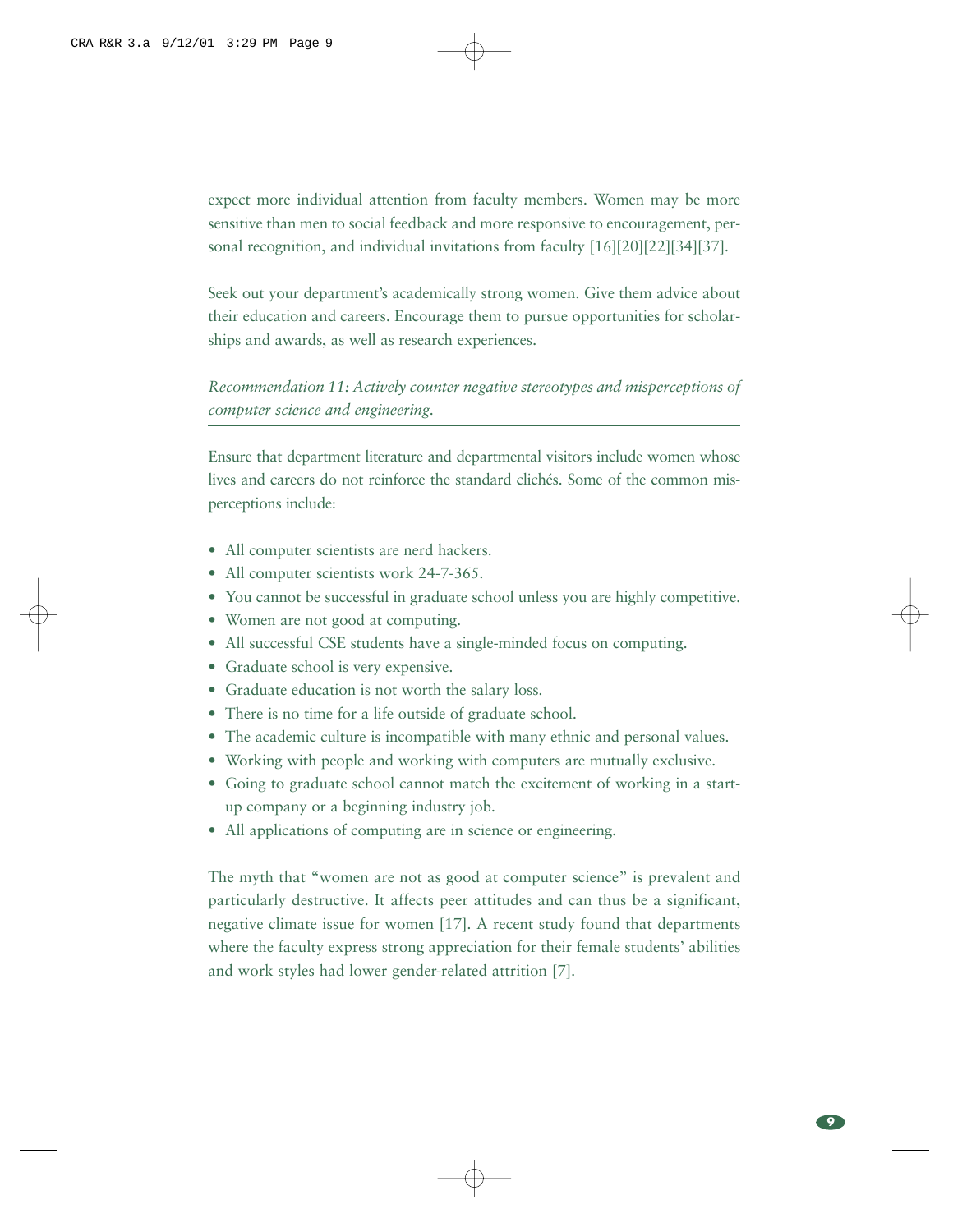Also on a positive note, take time as a faculty member to tell your students about your satisfaction with your career choice. Share your passion for the intellectual life. Emphasize the potential of a computing research career for social impact, creativity, and interdisciplinary activity.

#### *Recommendation 12: Provide women role models for your undergraduates.*

Make sure that there are women faculty, graduate students, and visitors, and that the undergraduates get to meet them. Make sure that the professional contributions of women are discussed in classrooms and lectures.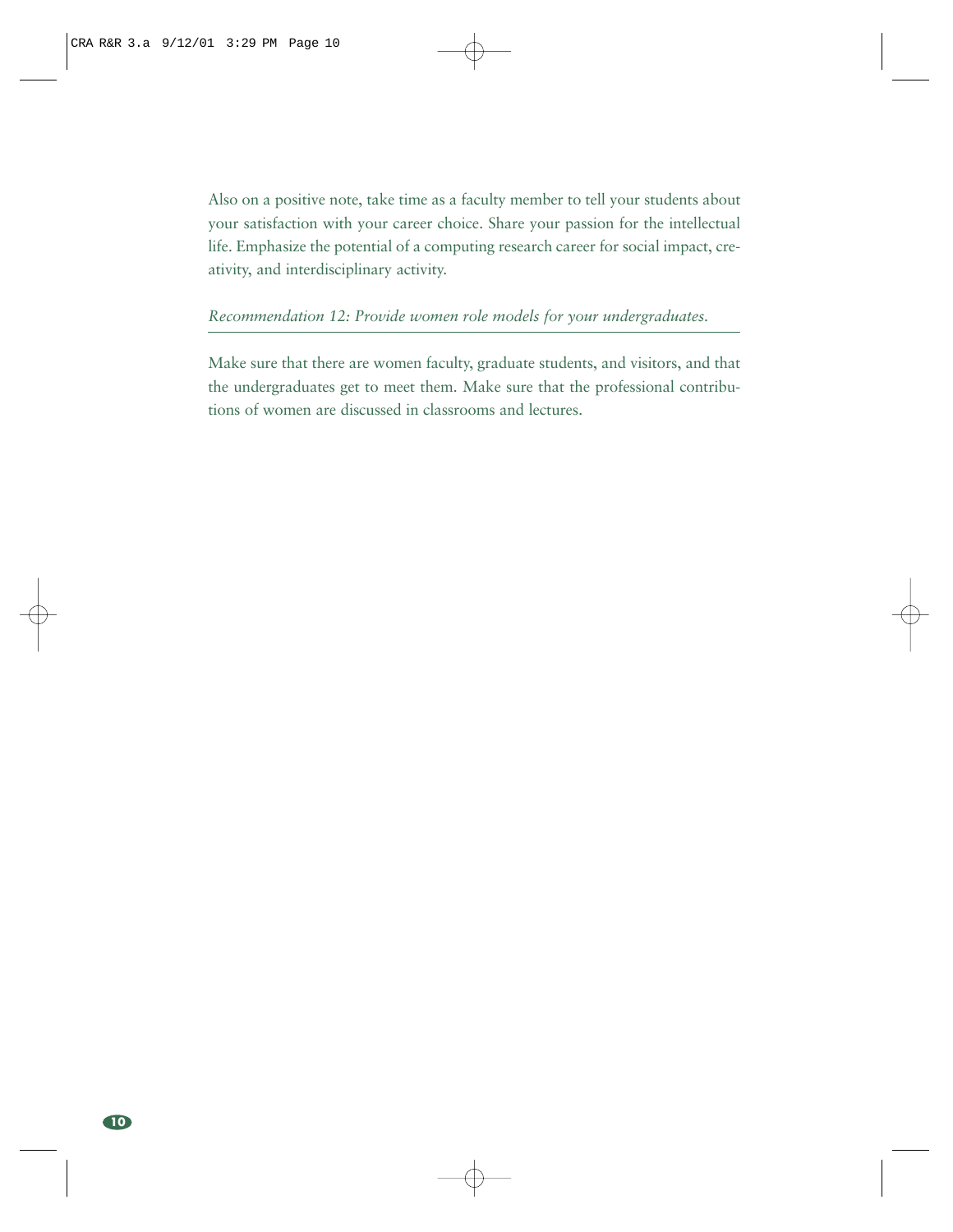# **3. RETAINING WOMEN THROUGH GRADUATION**

It is important to create a women-friendly environment that supports your students through graduation. We divide our recommendations on retention into those that improve student relations (and thus support within the department) and those that foster a more inclusive research environment.

#### **A. IMPROVING STUDENT-STUDENT AND STUDENT-FACULTY RELATIONS**

#### *Recommendation 13: Be diligent at mentoring women graduate students.*

The relationship between the advisor and the graduate student is often the most influential relationship in the student's career. All faculty members need to take this duty seriously. Mentoring is important to persistence and success in graduate school [24]. Both quality and quantity of contact matters. Anecdotal evidence suggests that there may be differences between men and women students in what works best to motivate them. For example, when told that their time for completion of studies is running out, males may respond by working harder while females, feeling that their insecurities have been validated, may feel the situation is hopeless. Each student must be treated individually, and women may need more encouragement.

Make good mentoring a high priority in your department. Make sure that incoming students have mentors as they enter the department, even before they choose a research advisor. Determine which faculty members have been more successful at attracting and advising women graduate students, and try to find patterns in their successes. Make sure that your faculty is aware of some of the excellent literature on effective mentoring [8].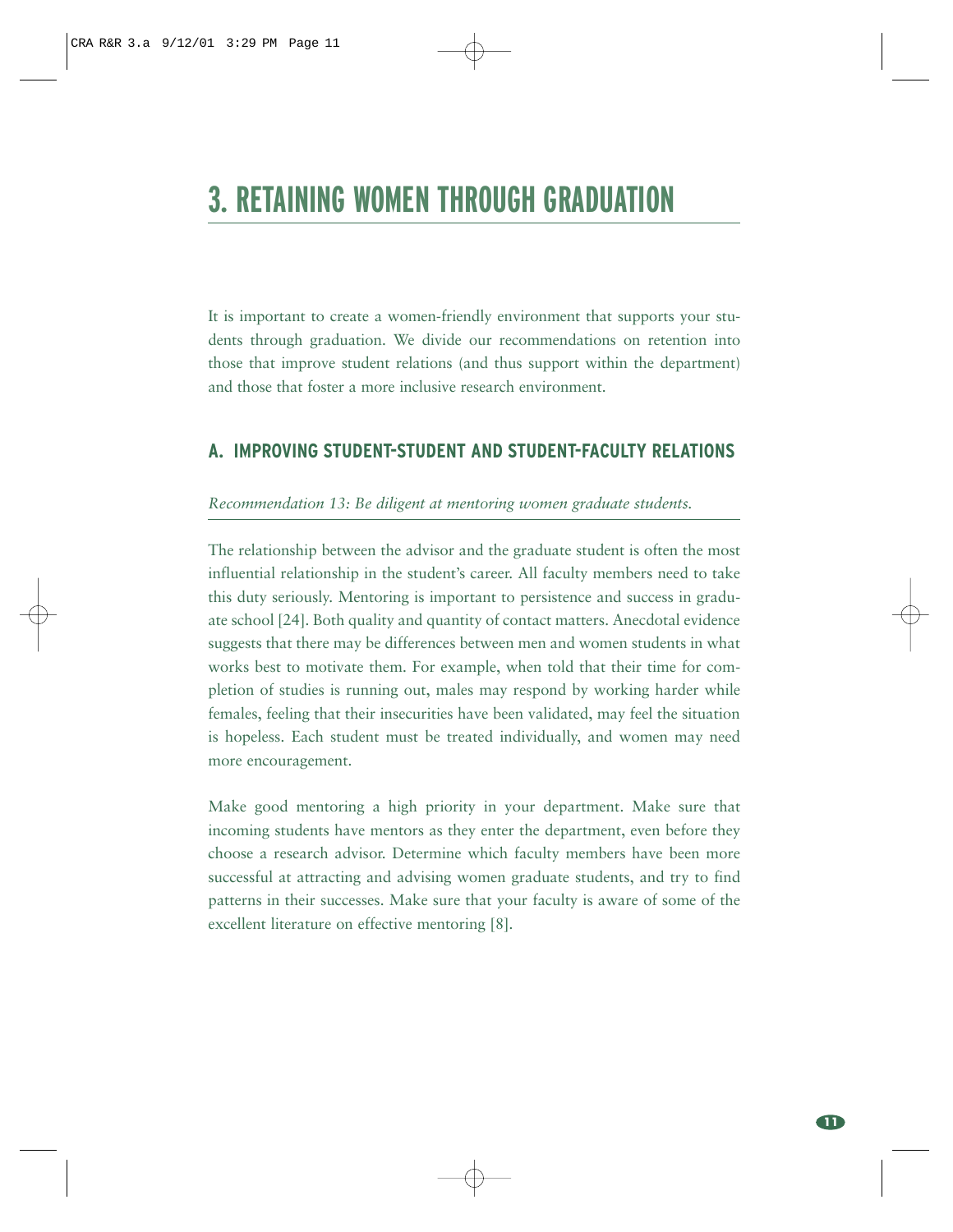Peer support has a significant impact on persistence in CSE education [7]. Women graduate students may well have close professional relationships with men in the department, but there is a special value to having a critical mass of female colleagues as well [16]. If your department does not have such a critical mass, you can compensate by encouraging the development of self-sustaining peer organizations for your women students. If there currently are too few women in your department to do this, create a virtual peer group by moving beyond the department to women in other science and engineering departments at your school or women at nearby colleges and universities. Inform your students about national and international organizations, such as CRA-W<sup>5</sup> and ACM-Women, and online communities that provide peer support to women in CSE. Promote the formation of short-term peer support groups, for example, for cooperative classroom activities or study groups for qualifiers. Create social opportunities, including modest funding, for your students to interact with one another and with the faculty. Make sure that these activities offer sufficient variety that everyone will find something of interest at least some of the time.

*Recommendation 15: Broaden the institutional culture of the department to accept a range of personal choices in balancing work and life.* 

The default culture in an institution is often defined by its majority constituents. To broaden access to your department, broaden that culture. Understand as valuable a variety of attitudes and approaches to academic life. CSE graduate programs have accepted, and indeed promoted, certain kinds of behavior and attitudes as highly desirable, such as a fierce single-mindedness of purpose, competitiveness, and aggressive assertiveness in technical discussions. Many women are uncomfortable with these behaviors. Faculty should show, by words and action, that it is acceptable for students to have a life outside academics. They should recognize the individuality of students and the fact that many different kinds of behavior and attitudes can lead to success.

Be sensitive to family and other external responsibilities. Support campus child-

<sup>5</sup> CRA-W is the Computing Research Association's Committee on the Status of Women in Computing Research, http://www.cra.org/craw.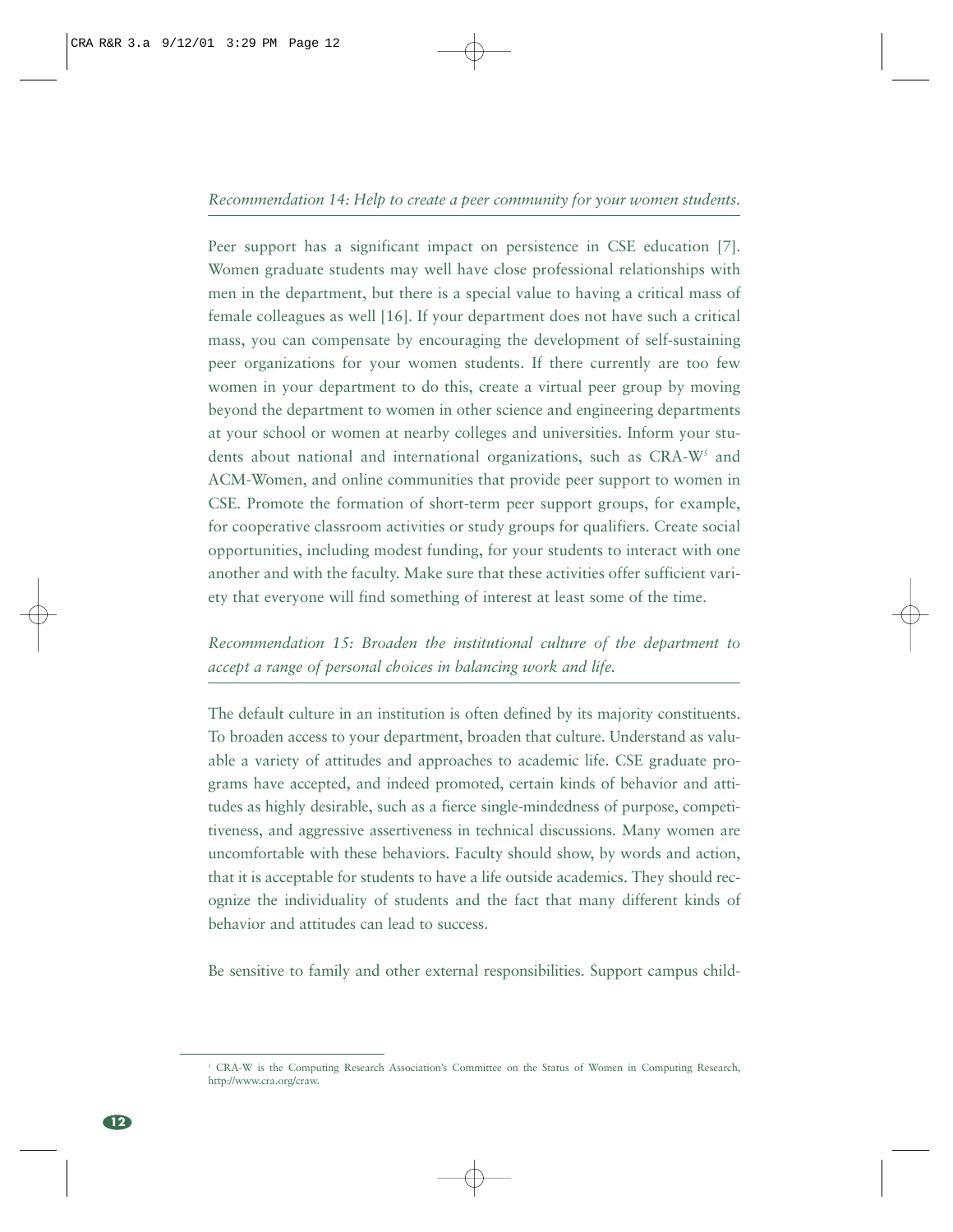care options. Have a departmental, family-friendly parent policy for both male and female students. Be flexible with timetables for progress through your degree program. Accommodate students who need to take a leave during their graduate study for financial, family, or other personal reasons. Be generous in treating students who are reentering their formal education.

#### **B. FOSTERING A RESEARCH LIFE**

#### *Recommendation 16: Provide women role models.*

The lack of role models remains an issue at the graduate level [16][18]. Bring women into the department as visiting faculty and distinguished speakers. Arrange for these visitors to meet with the women students during their visit. Increase the number of women on the faculty and professional staff; recruit and promote women at the highest levels. Place women in positions of authority within the department. Treat your current women faculty equitably in terms of salary, promotion, research opportunities, workloads, committee assignments, and so on [29].

*Recommendation 17: Integrate students into the research culture of the department as early as possible.* 

Early involvement in research has a strong positive correlation to success and persistence in graduate school.

Decisions about funding for first- and second-year students often have implications for research involvement: students who hold research assistantships are, not surprisingly, among the first students to become involved in departmental research activities. Students holding fellowships or teaching assistantships may be marginalized in the research life of the department. At some institutions, for example, fellowship holders do not have offices and, consequently, have less interaction with other members of the department. Teaching assistants are often placed in offices with other teaching assistants and, thus, gain less exposure to the depart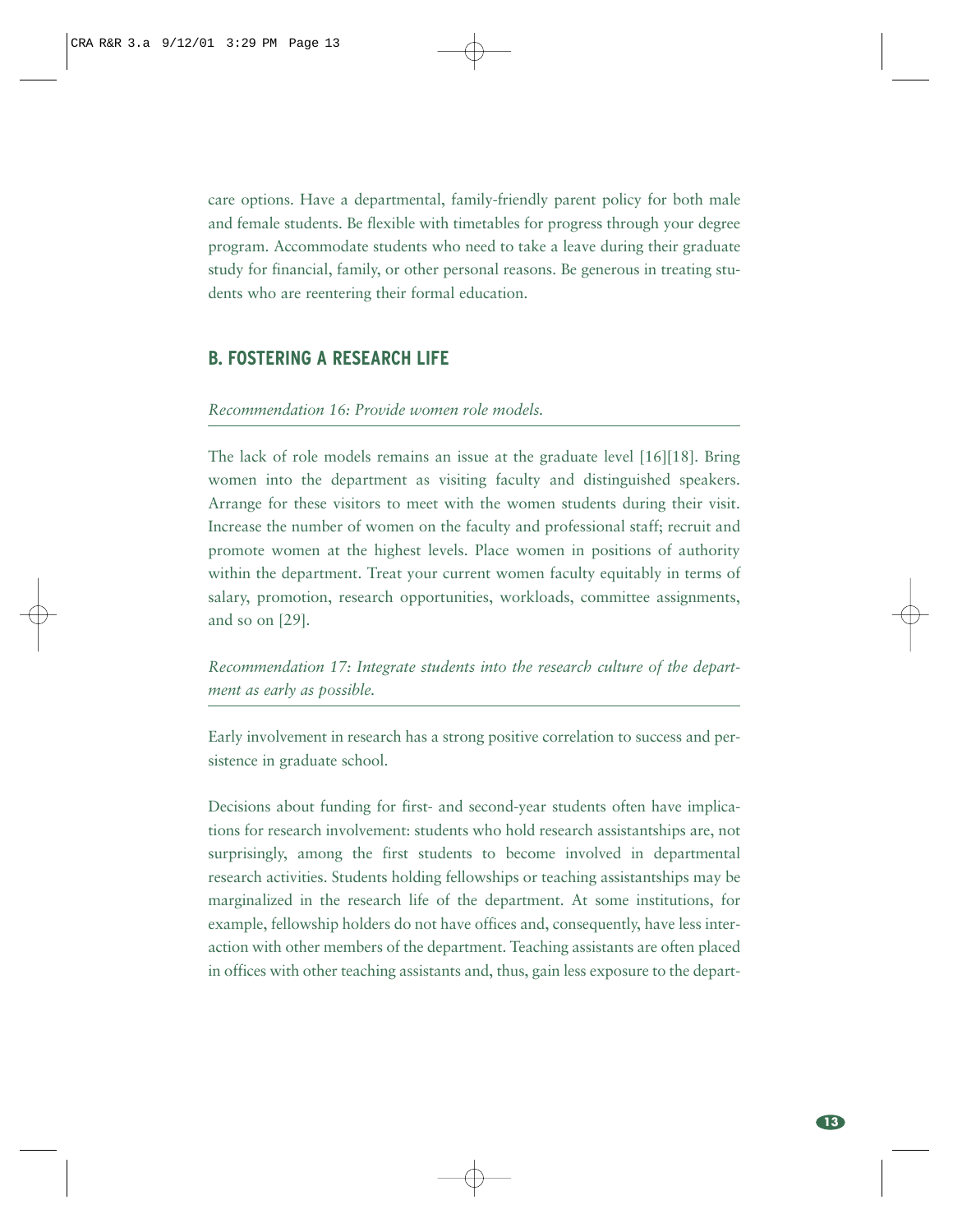ment's research groups. Anecdotal evidence suggests that women are more often given teaching rather than research positions. Take steps to assure that women have equal access to research assistantships, and that teaching assistants participate in the research life of the department.

All students should be made aware of the research projects within the department, and they should be taught about the importance of getting involved and the mechanisms for doing so. An "Immigration Course" or faculty research seminar could provide this information.

*Recommendation 18: Help women graduate students become involved in the professional community as well as the departmental community.* 

This gives them a chance to meet other women, find women role models, experience a wider range of research, make contacts, and become known. Bring women graduate students to technical conferences, and take time to prepare them to get the most out of the meeting. Introduce them to other professionals. Encourage them to apply for scholarship support to attend technical conferences when it is available. Send your female students to the Grace Murray Hopper conferences and your more advanced graduate students to the CRA-W Career Mentoring Workshops [13] or the CRA Academic Careers Workshop [9]. Encourage the doctoral students to join the online discussion of women computer professionals on Systers Academia [14].

*Recommendation 19: Standardize the methods your department uses for delivering information, so that students do not have to be part of an informal social network to receive it.* 

All students should receive information in a systematic and structured way. They should be told about how to succeed in graduate school, how to get involved in a research project, how to select a research advisor, how to give a talk, and how to write a paper. They should all be informed of career options and strategies for job hunting. The information can be provided through formal talks, question-andanswer sessions with faculty panels, or the distribution of literature or web-based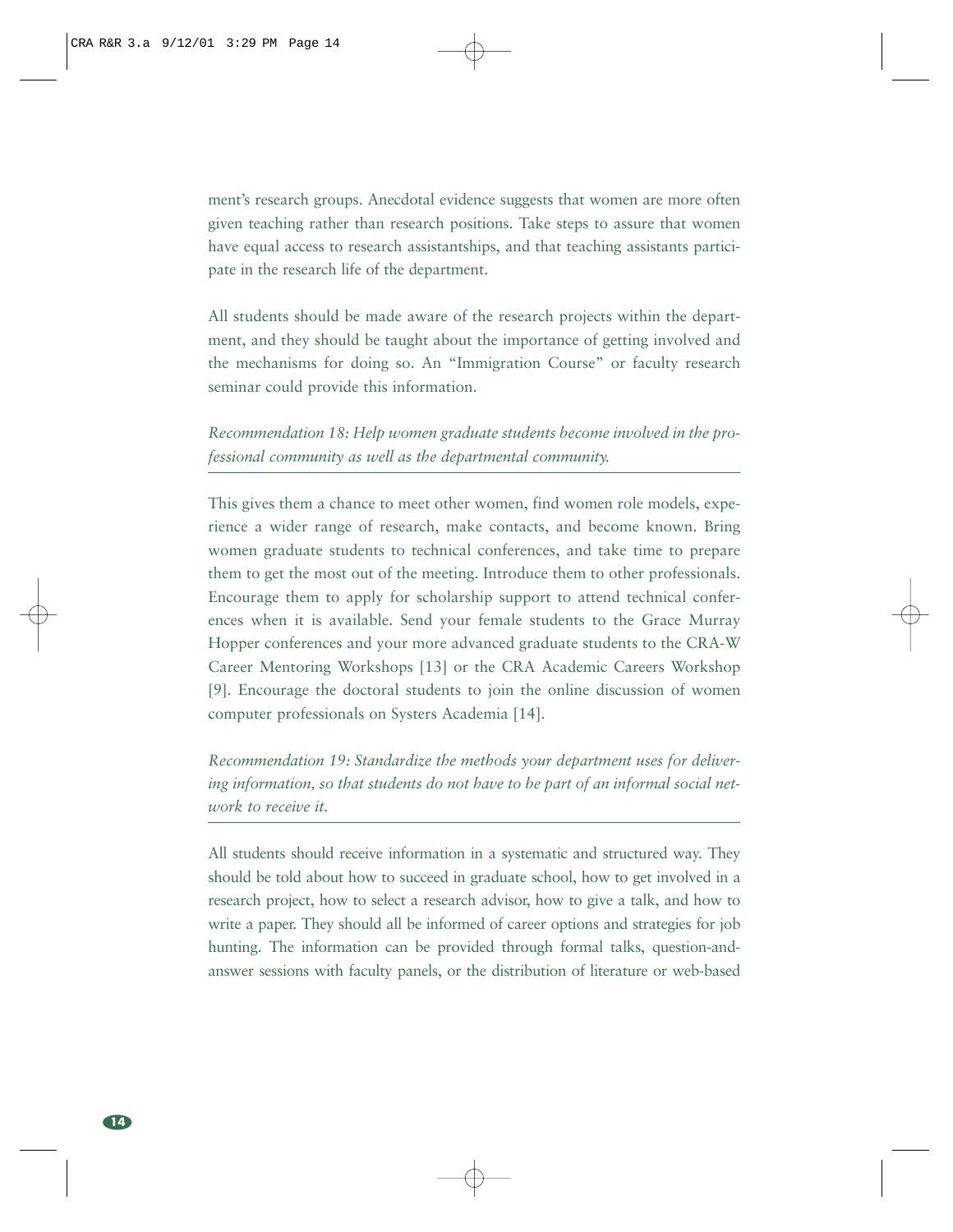communications. Students should not have to rely solely on a close working relationship with their advisor or the student grapevine for this information.

*Recommendation 20: Change the departmental infrastructure to better promote the equal participation of women.* 

- Assure that all students have a safe physical environment in which to work.
- Be proactive in avoiding sexual harassment by faculty, staff, or students. Because many students come from backgrounds in which anti-harassment is not widely discussed and enforced, the department should take active steps to avoid harassment, including a well-formulated policy statement that is discussed with faculty and staff each year.
- Offer diversity training to faculty, staff, and incoming students. Discrimination is rarely conscious and overt, but the cumulative effect of even subtle, unintended slights can be significant. Make sure that your faculty has information on gender equity in the classroom [19][21][32][35].
- Form a diversity committee at the department level or participate in one at the university level.
- Establish clear and widely known procedures for seeking informal advice and/or filing formal grievances related to gender-based issues.
- Develop structural mechanisms that ensure that all students have good advising. Do not leave students at the mercy of a single, randomly assigned person. Have the department provide more than one advisor, perhaps a mentor or academic advisor in addition to a thesis advisor. Have the faculty review each student's progress every year. Have the students confidentially review their advisors each year. Make it easy for students to switch advisors.
- Perform a self-assessment of your department's weaknesses in recruiting and retaining women, and prioritize needed improvements. Collect tracking data to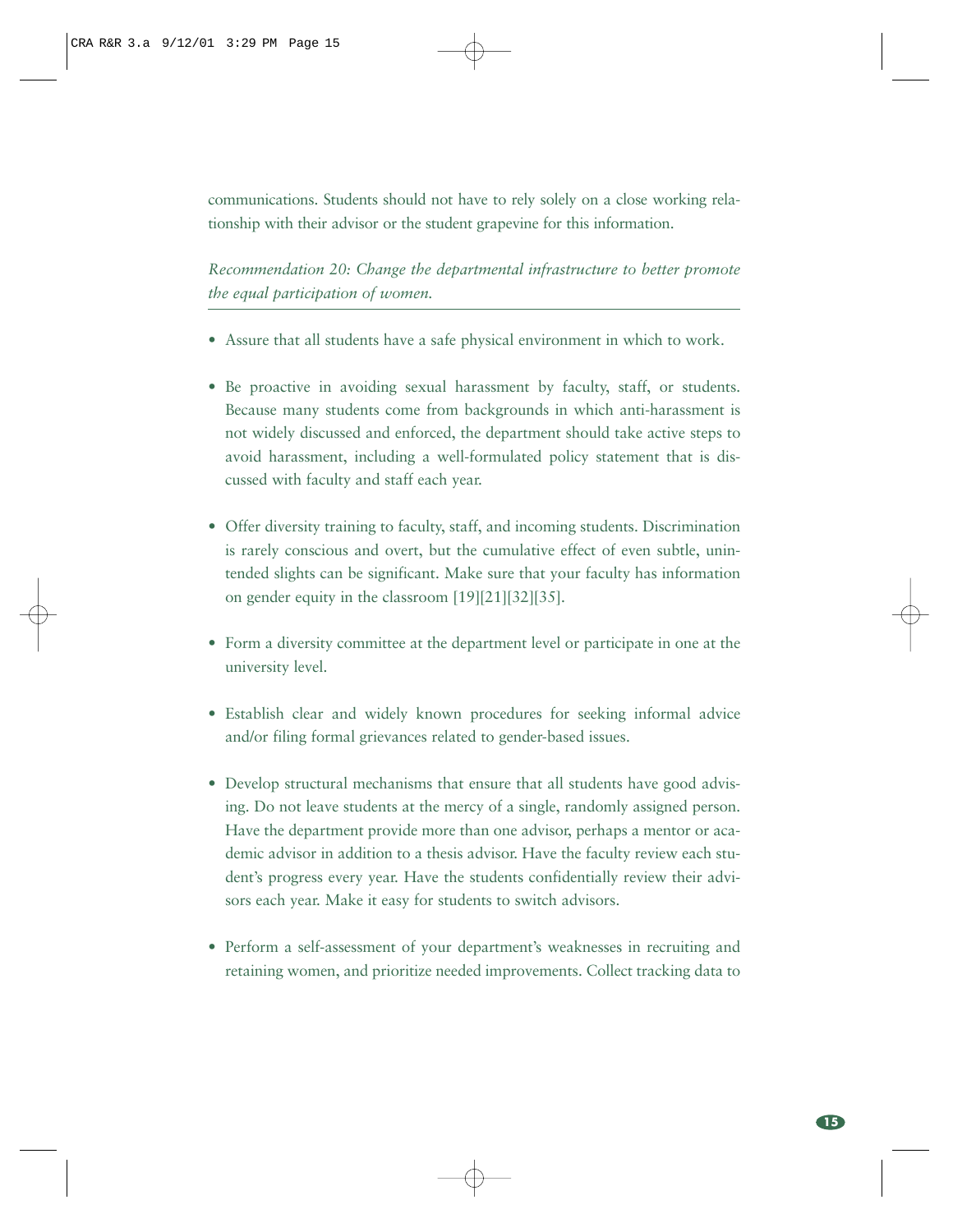build self-awareness and use as a basis for change. It might be instructive, for example, to know your department's answers to several key questions: What percentage of applicants are female? What percentage of admissions? Are women more likely to be supported by teaching assistantships than research assistantships? Are they more likely to be unsupported? Do women take longer to progress through the department? Are they less likely to persist through graduation? What reasons do students give in exit interviews for leaving the department before graduation?

• Publicize your successes at recruiting and retaining women. Highlight awards your women students and faculty receive. Circulate information about the successful careers of your women graduate students.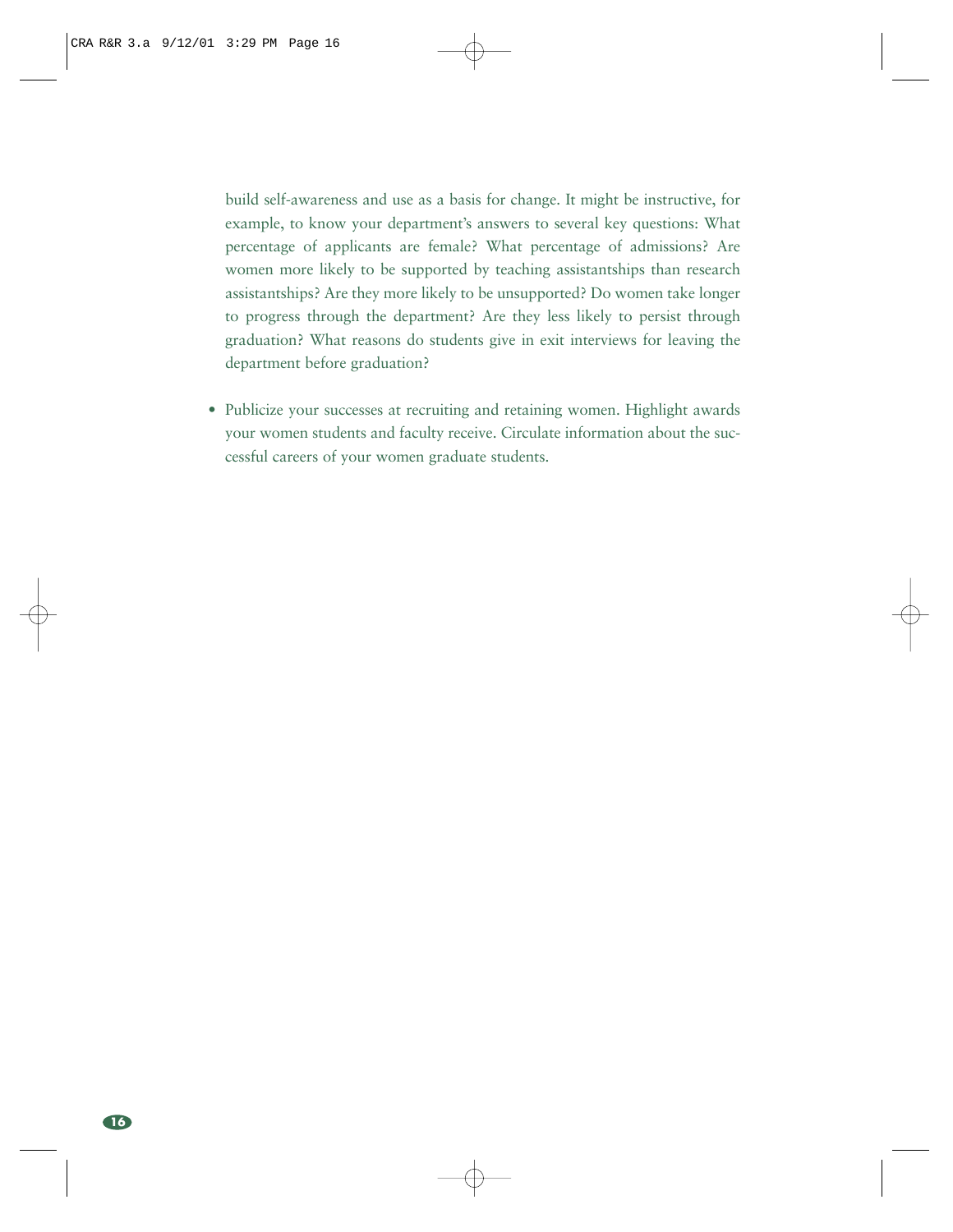# **REFERENCES**

- [1] American Society for Engineering Education. (1994) *Engineering Education for a Changing World*. Joint project report of the Engineering Deans Council and the Corporate Roundtable of the ASEE, http://www.asee.org/publications/reports/green.cfm.
- [2] Arnold, K. (1993) "Academically Talented Women in the 1980's: The Illinois Valedictorian Project," in Hulbert, K. & Schuster, E.(eds.), *Women's Lives Through Time*, Jossey-Bass, San Francisco, CA.
- [3] Borg, A. (1999) "What Draws Women to and Keeps Women in Computing?" *Women in Science and Engineering: Choices for Success*, The Annals of the New York Academy of Sciences, 869, pp. 102-109.
- [4] Bowen, W.G. and Bok, D. (1998) *The Shape of the River: Long-Term Consequences of Considering Race in College and University Admissions*, Princeton University Press, Princeton, NJ.
- [5] Camp, T. (1997) "The Incredible Shrinking Pipeline," *Communications of the ACM*, 40(10), pp. 103-110.
- [6] Cohoon, J.M. (1999) "Departmental Differences Can Point the Way to Improving Female Retention in Computer Science," *SIGCSE Bulletin* 31(1), pp. 198-202.
- [7] Cohoon, J.M. (2001) "Towards Improving Female Retention in the Computer Science Major," *Communications of the ACM* 44 (5), pp. 108-114.
- [8] Committee on Science, Engineering, and Public Policy, National Academy of Sciences, *Adviser, Teacher, Role Model, Friend*, National Academy Press, 1997.
- [9] Computing Research Association, http://www.cra.org.
- [10] CRA Distributed Mentoring Program, http://www.cra.org/craw/dmp.
- [11] CRA Collaborative Research Experiences for Women, http://www.cra.org/craw/crew.
- [12] CRA-W Graduate Student Information Guide, http://www.cra.org/craw/pubs.html.
- [13] CRA-W Career Mentoring Workshops, http://www.cra.org/Activities/craw/projects/mentoring/mentorWrkshp.
- [14] CRA-W Systers Academia, http://www.cra.org/craw/Activities/craw/projects/sys-aca.html [15]. Dahir, M. (1993) "Educating Engineers for the Real World," *Technology Review*, August/September, pp. 14-16.
- [16] Etzowitz, H., Kemelgor, C., and Uzzi, B. (2000) *Athena Unbound: The Advancement of Women in Science and Technology*, Cambridge University Press, Cambridge, UK.
- [17] Fisher, A., Margolis, J., and Miller, F. (1997) "Undergraduate Women in Computer Science: Experience, Motivation, and Culture," *ACM SIGCSE Technical Symposium*.
- [18] Gilbert, L., Gallessich, J., and Evans, S. (1983) "Sex of Faculty Role Models and Students Self-Perception of Competency," *Sex Roles* 9(5), pp. 597-607.
- [19] Ginorio, A. (1995) *Warming the Climate for Women in Academic Science*, Association of American Colleges and Universities, Program on the Status and Education for Women, Washington, DC.
- [20] Hacket, G. and Campbell, N. K. (1987) "Task Self-Efficacy and Task Interest as a Function of Performance on a Gender-Neutral Task," *Journal of Vocational Behavior* 30, pp. 203-215.
- [21] Henes, R., Blank, M., Darby, J., and McDonald, K. (1995) "Improving the Academic Environment for Women Engineering Students Through Faculty Workshops," *Journal of Engineering Education*, January, pp. 59-67.
- [22] Hewitt, N.M. and Seymour, E. (1991) *Factors Contributing to High Attrition Rates Among Science and Engineering Undergraduate Majors*, Ethnicity and Assessment Research Bureau of Sociological Research, University of Colorado, Boulder, CO.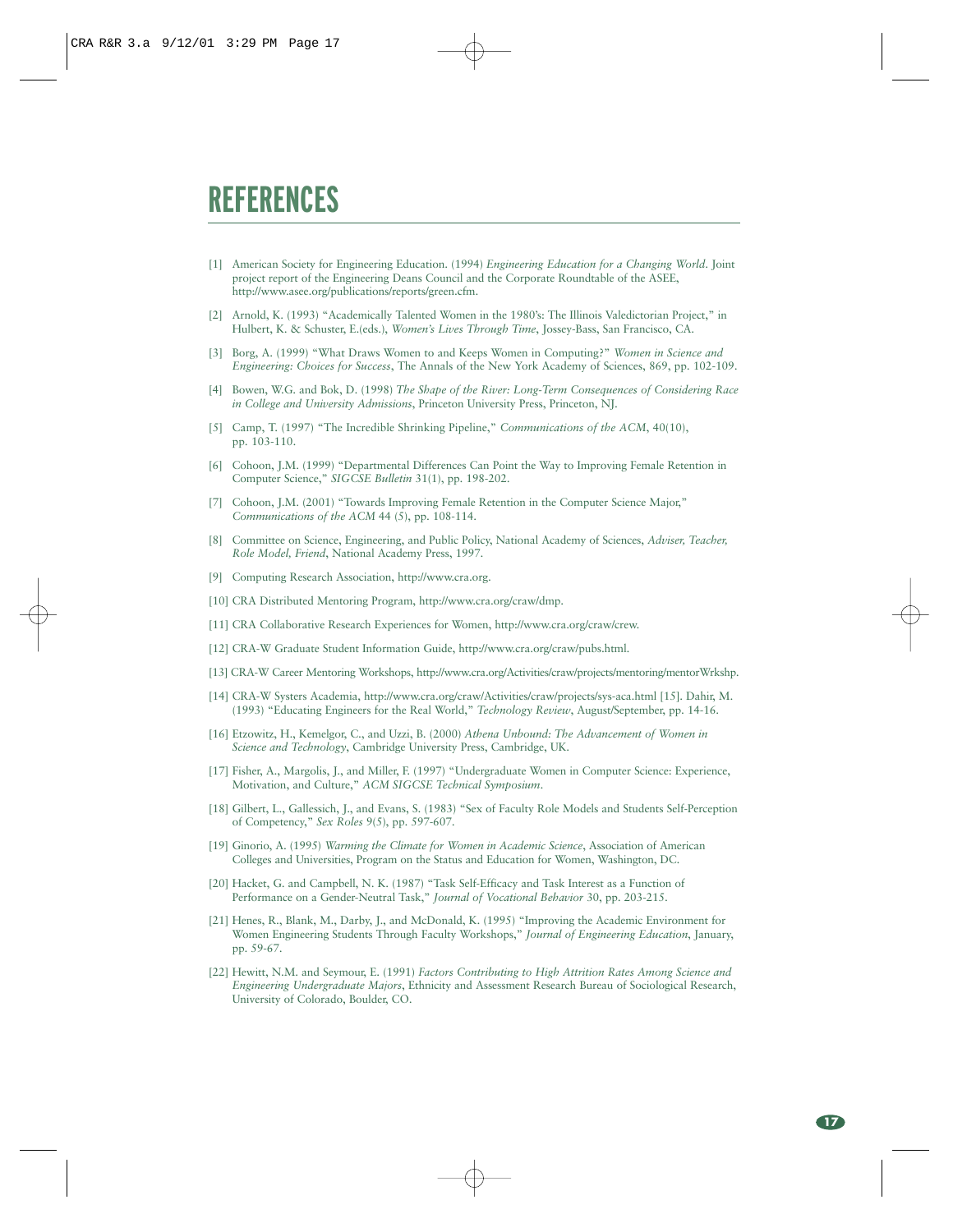- [23] Jamieson, L. (2001) "Women, Engineering, and Community," *Computing Research News* 13(3), p. 2.
- [24] Kamas, L., Paxson, C., Wang, A., and Blau, R. "Ph.D. Attrition in the EECS Department at the University of California at Berkeley, unpublished report.
- [25] Lucent Technologies, Summer Research Program for Minorities and Women, http://www.belllabs.com/employment/srp.
- [26] Margolis, J., Fisher, A., and Miller, F. "Computing for a Purpose: Gender and Attachment to Computer Science," in progress.
- [27] Margolis, J., Fisher, A., and Miller, F. (2000) "The Anatomy of Interest: Women in Undergraduate Computer Science*," Women's Studies Quarterly*, Spring/Summer.
- [28] Margolis, J. and Fisher, A. (1997) "Geek Mythology and Attracting Undergraduate Women to Computer Science," in *Impacting Change through Collaboration*, Proceedings of the Joint National Conference of the Women in Engineering Program, Advocates Network, and the National Association of Minority Engineering Program Administrators.
- [29] MIT First and Second Committees on Women Faculty in the School of Science, "A Study on the Status of Women Faculty in Science at MIT," http://web.mit.edu/fnl/women/women.html. [30] National Science Foundation, Research Experience for Undergraduates Program (REU), http://www.nsf.gov/home/crssprgm/reu.
- [31] Natural Sciences and Engineering Council of Canada, Undergraduate Student Research Awards in Universities, http://www.nserc.ca/programs/schol1\_e.htm.
- [32] Rosser, S.V. (1995) "Transforming Climate and Curriculum to Include Women in Science, Engineering, and Mathematics," in Lazarus, B. (ed.) *Bridging the Gender Gap in Engineering and Science: The Challenge of Institutional Transformation*, Carnegie Mellon University, Pittsburgh, PA.
- [33] Rosser, S.V. (1995) *Teaching the Majority*, Teachers College Press, New York, NY.
- [34] Sadker, M. and Sadker, D. (1994) *Failing at Fairness: How our Schools Cheat Girls,* Charles Scribners Sons, New York, NY.
- [35] Sandler, B.R., Silverberg, L., and Hall, R. (1996) *The Chilly Classroom Climate: A Guide to Improve the Education of Women*, National Association for Women in Education, Washington, D.C.
- [36] Sax, L.J. (1994) "Predicting Gender and Major-Field Differences in Mathematical Self-Concept During College," *Journal of Women and Minorities in Science and Engineering* 1(4), pp. 291-307.
- [37] Seymour, E. (1999) "The Role of Socialization in Shaping the Career-Related Choices of Undergraduate Women in Science, Mathematics, and Engineering Majors," *Women in Science and Engineering: Choices for Success*, The Annals of the New York Academy of Sciences, 869, pp. 118- 126.
- [38] Spertus, E. (1991) "Why Are There So Few Female Computer Scientists?" http://www.ai.mit.edu/people/ellens/ Gender/pap/pap.html.
- [39] Strenta, C. R., Elliot, M., Matier, M., Scott, J., and Adair, R. (1994) "Choosing and Leaving Science in Highly Selective Institutions," *Research in Higher Education* 35(5), 513-547.
- [40] Taulbee Survey, Computing Research Association, http://www.cra.org/statistics/.
- [41] Tobias, S. (1990) *They're not Dumb, They're Different: Stalking the Second Tier*. Research Corporation, Tucson, AZ.
- [42] White, J. (1995) "Women in Engineering and Science: Does Anyone Care?" in Lazarus, B. (ed.), *Bridging the Gender Gap in Engineering and Science: The Challenge of Institutional Transformation*, Carnegie Mellon University, Pittsburgh, PA, pp. 41-48.
- [43] Widnall, SE. (1988) "AAAS Presidential Lecture: Voices from the Pipeline," *Science* 241, pp. 1740-1745.